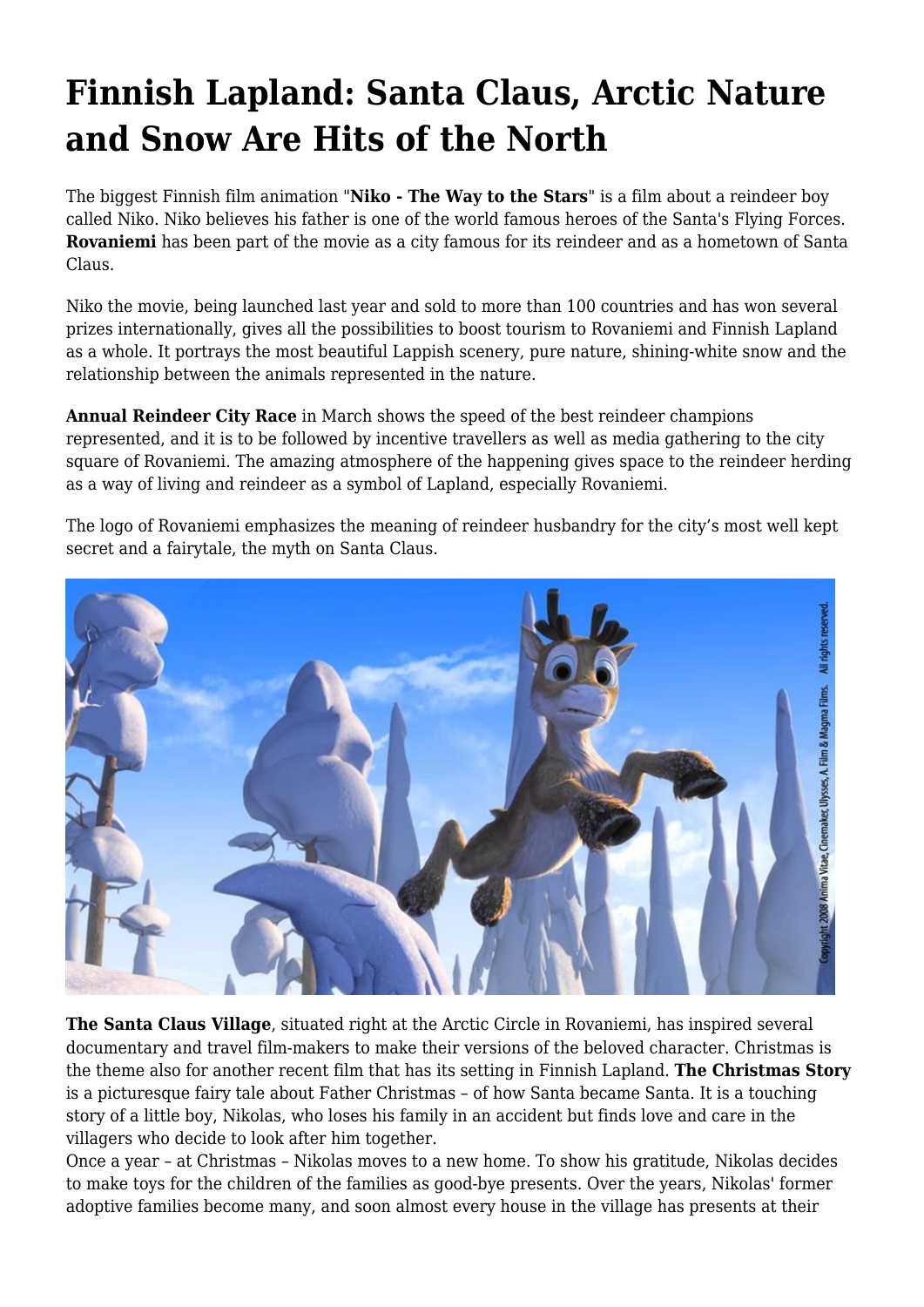doorstep on Christmas morning. At the age of thirteen Nikolas is sent to live and work with Iisakki, a grumpy old carpenter, who forbids Nikolas to continue making presents for Christmas. Gradually, however, Nikolas and Iisakki become friends and together they begin to look after the Christmas tradition that Nikolas has started. When the aged Iisakki has to leave Nikolas and move away, the tradition of Christmas presents is once again at risk. Thankfully, Nikolas comes up with a solution that brings children joy every Christmas, even continuing today. The sceneries of the film attract tens of thousands of national and international tourists to Finnish Lapland to come and visit the home land of Santa and to experience the magic of the Arctic nature.

"Films such as Niko and The Christmas Story are great to Lapland's tourism industry, and we take pride to offer as authentic experience as possible to guests who come to visit Lapland following the footsteps of the characters seen in those films", Ms Katja Eteläinen, Marketing and Communications Manager of the City of Rovaniemi, says. "There is great potential in developing more e.g. experience-based products as well as others that are born from those films", she continues.



mission was founded last year to attract more film productions to the area. "It has been such a pleasure to see the enthusiasm of the local travel sector as they have come to realize what a great boost film industry can bring to the local economy" says Johanna Karppinen, Project Manager of the Finnish Lapland Film Commission. "Since the beginning of our activity, we have had two international feature films and several documentaries, tv-series and other productions coming to film in the area and prospects for the end of the year look promising. Our setting, the unique outdoor studio that we have here in Lapland is being much appreciated by filmmakers, and the fact that makes our region even more attractive is the strong infra around it. You can fly direct to an arctic landscape virtually in the middle of nowhere but still find high quality accommodation. This is naturally an aspect appreciated by both film-makers and tourists who come to visit the sceneries of the films", she continues.